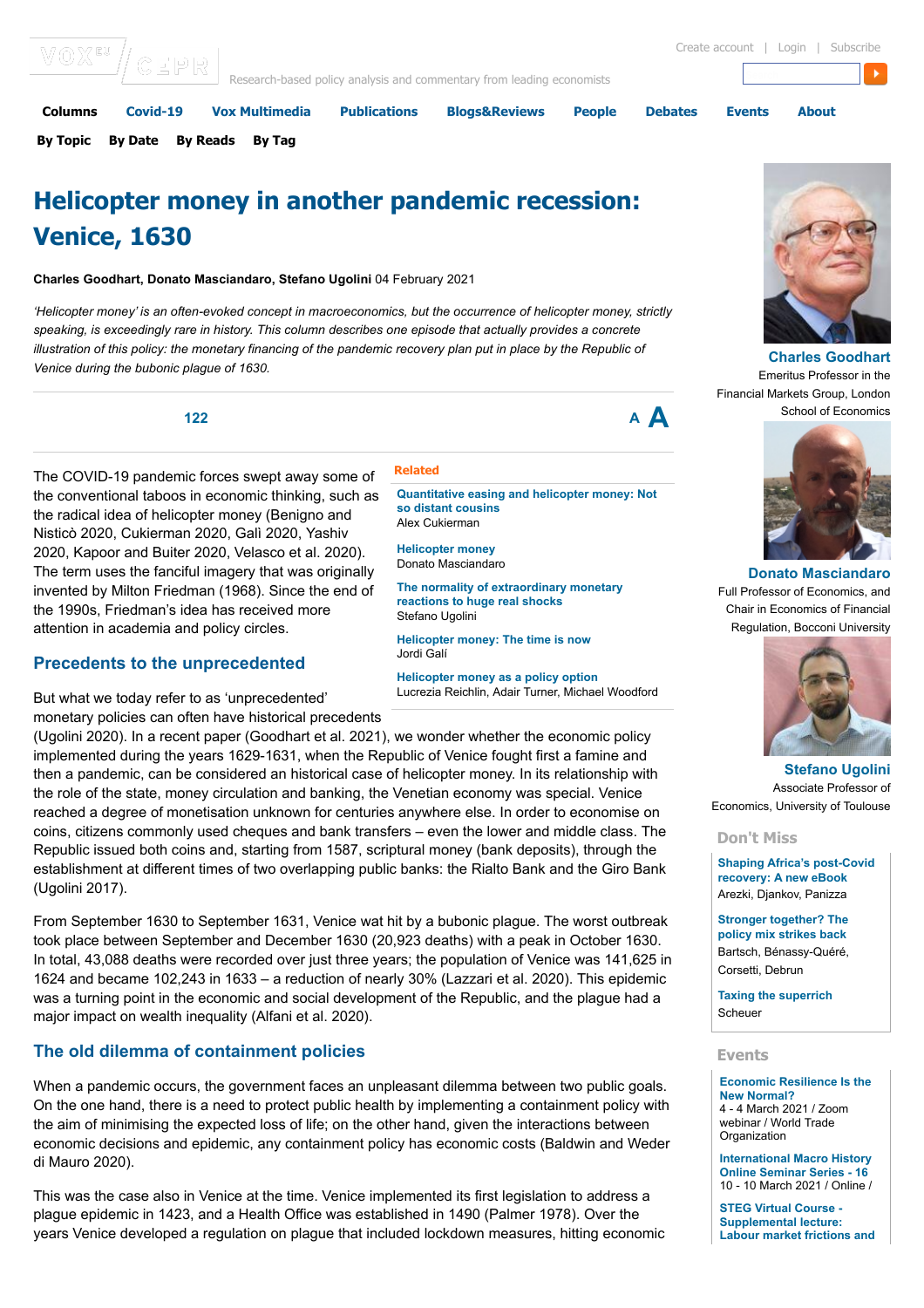activity. One textile merchant pleaded for the lockdown to be lifted, given that "an incomparable greater number of people has died purely as a result of unemployment than of typhus or any other contagious disease" (Pullan 1964). In order to address the citizens' pains, the Venetian Senate implemented extraordinary public policies. When city districts were put in quarantine, the inhabitants were provisioned by the state; employment and nominal wages in the sectors under its total or partial control were subsidised; and programmes of public works in order to give the unemployed people a livelihood were considered.

## **Helicopter money before helicopters**

But how could such extraordinary fiscal policy be financed? In 1630, the Republic financed its fiscal action using transfers issued by the Giro bank – its balance sheet was worth 2,071,168 ducats in April 1630, and kept rising to a peak of over 2,666,926 ducats in June 1630 (Soresina 1889). At the end, expansion of the money supply triggered a monetary depreciation (see Figure 1), forcing the government to reform its monetary policy setting. The monetary policy implemented during the pandemic recession years produced an over-expansion of scriptural money coupled with losses in issuer capital, and the central bank had to be bailed out by the government. Moreover, although the Senate avoided any debasement policy, convertibility on demand of scriptural money into coin had to be suspended. Price instability and currency devaluation were the final macroeconomic outcomes.

**Figure 1** Foreign exchange rates of Venice on various European cities, 1620-1800



**[development - Mark](https://voxeu.org/events/steg-virtual-course-supplemental-lecture-labour-market-frictions-and-development-mark-rosenzweig-yale) Rosenzweig (Yale)** 11 - 11 March 2021 / Online /

**STEG Virtual Course - Lecture 5: Firm-level [misallocation: benchmark](https://voxeu.org/events/steg-virtual-course-lecture-5-firm-level-misallocation-benchmark-model-and-early-results-richard-rogerson-princeton) model and early results - Richard Rogerson (Princeton)** 12 - 12 March 2021 / Online /

**Geneva Trade and [Development Workshop](https://voxeu.org/events/geneva-trade-and-development-workshop-0)** 15 March - 31 May 2021 / Online /

## **CEPR Policy Research**

#### **[Discussion Papers](https://voxeu.org/article/helicopter-money-another-pandemic-recession-venice-1630?qt-quicktabs_cepr_policy_research=0#qt-quicktabs_cepr_policy_research) [Insights](https://voxeu.org/article/helicopter-money-another-pandemic-recession-venice-1630?qt-quicktabs_cepr_policy_research=1#qt-quicktabs_cepr_policy_research)**

**Homeownership of immigrants in France: selection effects related to [international migration flows](https://voxeu.org/epubs/cepr-dps/homeownership-immigrants-france-selection-effects-related-international-migration-flows)** Gobillon, Solignac

**[Climate Change and Long-](https://voxeu.org/epubs/cepr-dps/climate-change-and-long-run-discount-rates-evidence-real-estate)Run Discount Rates: Evidence from Real Estate** Giglio, Maggiori, Stroebel, Weber

**[The Permanent Effects of](https://voxeu.org/epubs/cepr-dps/permanent-effects-fiscal-consolidations) Fiscal Consolidations** Summers, Fatás

**[Demographics and the](https://voxeu.org/epubs/cepr-dps/demographics-and-secular-stagnation-hypothesis-europe) Secular Stagnation Hypothesis in Europe** Favero, Galasso

**[QE and the Bank Lending](https://voxeu.org/epubs/cepr-dps/qe-and-bank-lending-channel-united-kingdom) Channel in the United Kingdom** Butt, Churm, McMahon, Morotz, Schanz

#### **Subscribe**



*Note*: The thick line represents a common index. *Source*: Roberds and Velde (2014).

How can one explain this extraordinary monetary expansion? In Venice the politicians in charge cared a lot about citizens' wishes due to redistributive issues. When calamities occurred, public institutions reflected the expectations of the local population (Alfani 2018). The population, especially those in the cities, were watchful of the activities of the governments, and were ready to riot and provoke uproar if they became convinced that the government was not doing all it could, and should have done, to ensure the availability of food, guaranteeing the 'right to bread' (Alfani 2018). Moreover, the government had much to fear, also in terms of personal safety, from riots motivated by distributional reasons – the 'injustice' – so the incentives to act for the politicians were really strong (Alfani 2018). In other words, most early modern popular riots seem to have been caused by 'political' claims (Alfani and Di Tullio 2019).

## **A redistributive policy… in the short term**

The final outcome was an extraordinary monetary expansion coupled with losses for the money issuer – precisely the modern definition of net-worth helicopter money (Galì 2020) – that became a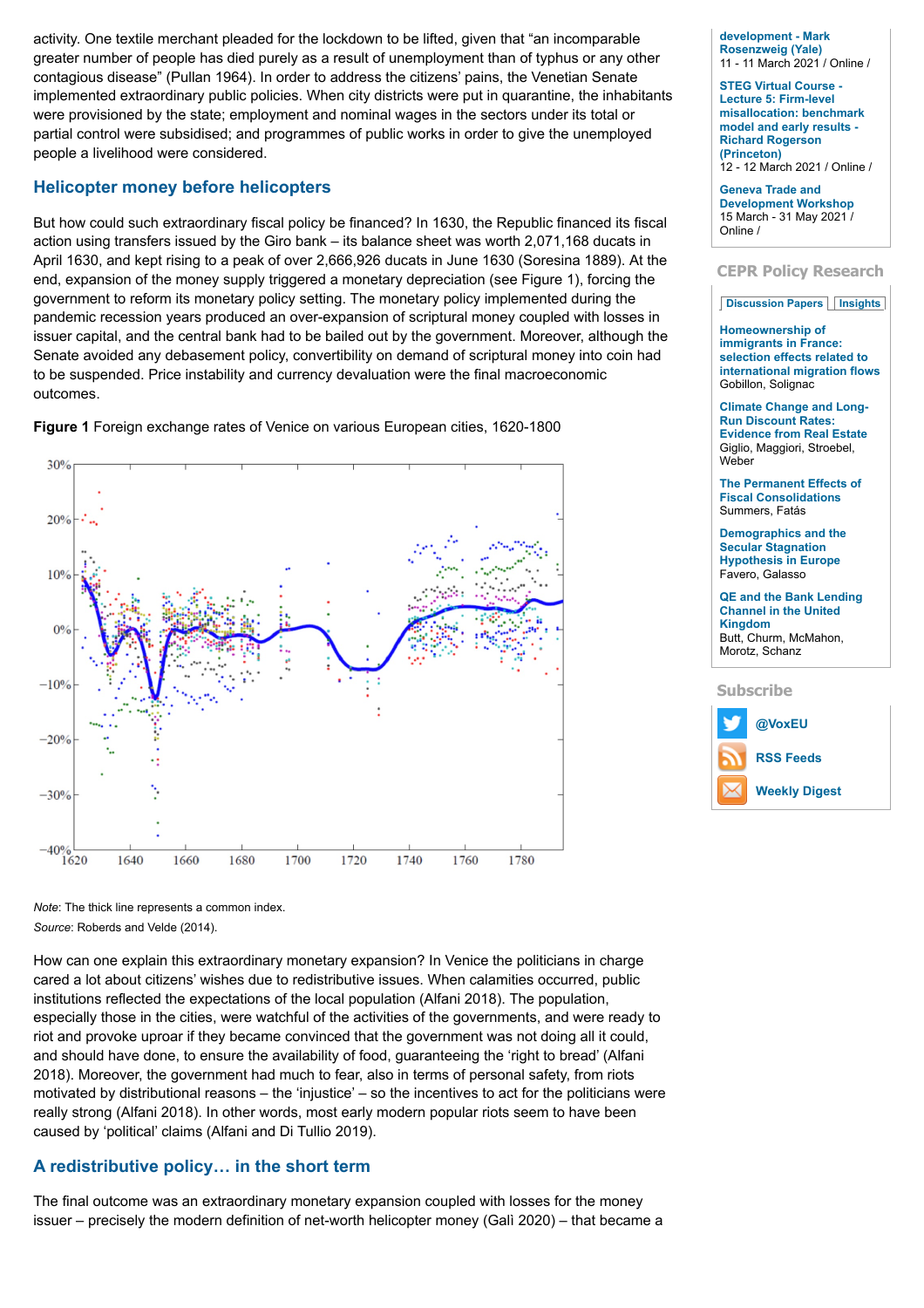vehicle for a redistributive monetary policy, which was politically motivated (Masciandaro 2020). However, the policy was financed by earmarking future tax revenues to the payment of debt interests. Because taxes were strongly regressive in Venice, this means that short-term redistribution in favour of the poor was compensated by a long-term redistribution in favour of the wealthy. And in fact, this policy did not cause permanent changes in the conditions of poor citizens, given that analyses of income distribution show that the 1629-31 pandemic did not trigger a phase of sustained inequality decline on the same scale as the Black Death (Alfani and Di Tullio 2019: 116).

## **References**

Alfani, G (2018), "Famines in Late Medieval and Early Modern Italy: A Test for an Advanced Economy", in D Collet and M Schuh (eds), *Famines During the "Little Ice Age" (1300-1800),* Springer.

Alfani, G and M Di Tullio (2019), *The Lion's Share. Inequality and the Rise of the Fiscal State in Preindustrial Europe*, Cambridge University Press.

Alfani, G, M Di Tullio and M Fochesato (2020), "The Determinants of Wealth Inequality in the Republic of Venice", CAGE Working Paper Series No. 483.

Baldwin, R and W Di Mauro (2020), *[Mitigating the COVID Economic Crisis: Act Fast and Do](https://voxeu.org/content/mitigating-covid-economic-crisis-act-fast-and-do-whatever-it-takes) Whatever It Takes*, CEPR Press.

Benigno, P and S Nisticò (2020), ["The Economics of Helicopter Money"](http://cepr.org/active/publications/discussion_papers/dp.php?dpno=14555), CEPR Discussion Paper No. 14555.

Cukierman, A (2020), ["Covid-19, Helicopter Money and the Fiscal Monetary Nexus](http://cepr.org/active/publications/discussion_papers/dp.php?dpno=14734)", CEPR Discussion Paper 14734.

Galì, J (2020), "The Effects of a Money-Financed Fiscal Stimulus", *Journal of Monetary Economics*, forthcoming.

[Goodhart, C A E, D Masciandaro and S Ugolini \(2021\), "Pandemic Recession, Helicopter Money](https://cepr.org/active/publications/discussion_papers/dp.php?dpno=15715) and Central Banking: Venice, 1630", CEPR Discussion Paper 15715.

Kapoor, S and W Buiter (2020), "To Fight the COVID Pandemic, Policymakers Must Move Fast and Break Taboos", in A Bénassy-Quéré and B Weder Di Mauro (eds), *[Europe in the Time of COVID-19](https://voxeu.org/content/europe-time-covid-19)*, CEPR Press.

Lazzari, G, G Colavizza, F Bortoluzzi, D Drago, A Erboso, F Zugno, F Kaplan and M Salathè (2020), "Death in Venice: A Digital Reconstruction of a Large Plauge Outbreak During 1630-31", mimeo.

Palmer, R J (1978), "The Control of Plague in Venice and Northern Italy", University of Kent, mimeograph.

Pullan, B (1964), "Wage-Earners and the Venetian Economy, 1550-1630", *Economic History Review* 16(3): 407-426.

Roberds, W and F R Velde (2014), "Early Public Banks", Federal Reserve Bank of Chicago WP 2014-03.

Soresina, A (1889), *Il Banco Giro di Venezia,* Fratelli Visentini.

Ugolini, S (2017), *The Evolution of Central Banking: Theory and History*, Palgrave Macmillan.

Ugolini, S (2020), "The Normality of Extraordinary Monetary Reactions to Huge Real Shocks", VoxEU.org, 4 April.

Velasco, A, R Chang and L F Cèspedes (2020), "The Macroeconomics of a Pandemic: A Minimalist Model", CEPR Discussion Paper 14777.

Yashiv, E (2020), "Breaking the Taboo: The Political Economy of COVID-Motivated Helicopter Drops, in A Bénassy-Quéré and B Weder Di Mauro (eds), Europe in the Time of COVID-19, CEPR Press.